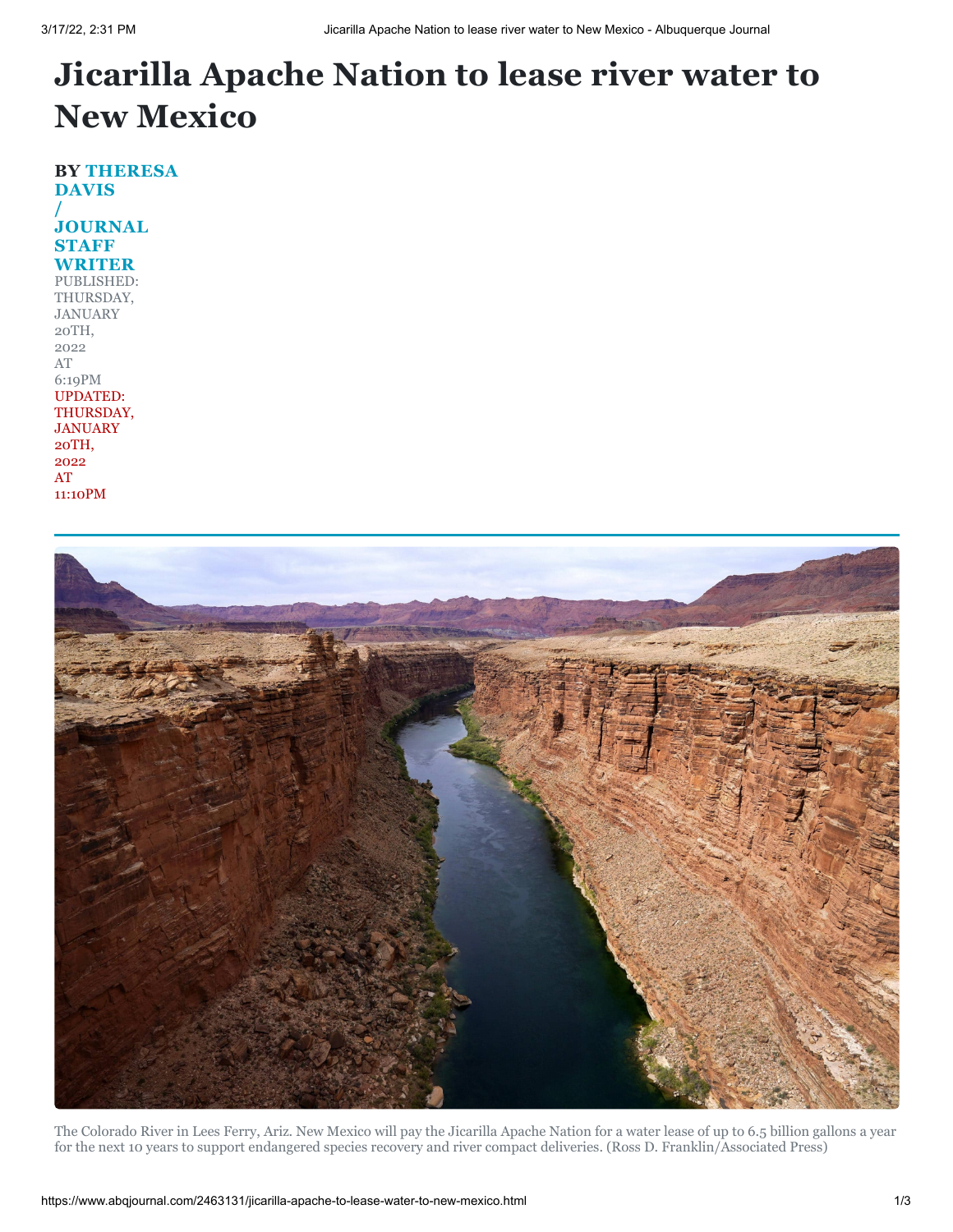## *Copyright © 2022 Albuquerque Journal*

The Jicarilla Apache Nation will lease water to the state of New Mexico for endangered species and water deliveries, under an agreement announced Thursday with The Nature Conservancy.

The New Mexico Interstate Stream Commission will pay the tribe for up to 20,000 acre-feet of water a year, or about 6.5 billion gallons, for the next 10 years.

advertisement

Jicarilla Apache Water Administrator Daryl Vigil said the deal will offset revenue losses that began when PNM no longer needed 8 billion gallons of the tribe's water for operations at the soon-to-close San Juan Generating Station.

"Jicarilla has unique challenges in terms of being able to develop its water rights," Vigil said. "Our water rights are stored at two facilities off the reservation."

The tribe's 1992 water rights adjudication settlement allows for leases or sales, a "valuable tool" for when Jicarilla Apache can't access or doesn't need the water for its own use.

"(The government) tried to make us farmers and ranchers, but there's only one perennial river on the north side of the reservation," Vigil said.

advertisement

Money for the lease – the result of two years of negotiations – comes from New Mexico's strategic water reserve fund.

The first release of water from Navajo Reservoir could happen as early as 2023, said ISC Director Rolf Schmidt-Petersen.

"That will aid endangered species and habitat along the San Juan River, mainly for the razorback sucker and Colorado pikeminnow," he said, adding that the water deal between the state, a tribe and a non-governmental organization is a first for New Mexico.

The water could also help New Mexico meet Colorado River Compact requirements.

New Mexico, Colorado, Utah and Wyoming must deliver a certain amount of water to the Lower Colorado River Basin states or face cutbacks.

Such restrictions could slash San Juan-Chama Project allocations for the Rio Grande Basin.

"What we could do with this (Jicarilla) lease is deliver a good portion of that water to Lake Powell," Schmidt-Petersen said. "But we're about five or six steps away from that."

The Nature Conservancy assisted Jicarilla Apache with legal costs and expertise for the lease. The group may also help with future funding.

Celene Hawkins, The Nature Conservancy's Colorado River tribal water project manager, said the region's tribes are key to finding "lasting solutions to the pressing water scarcity and ecological challenges that face the millions of people who rely on this incredible river."